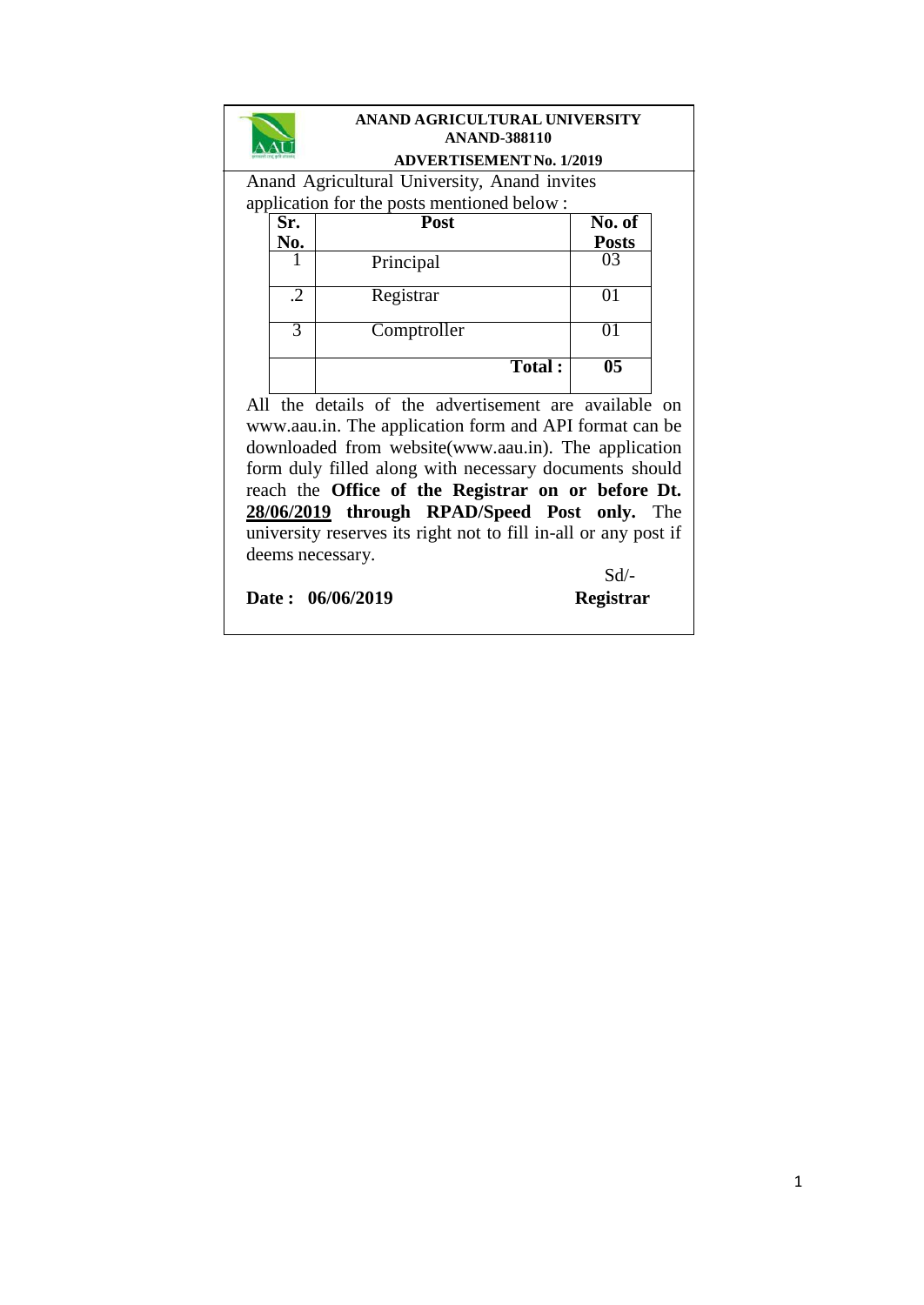

# **ANAND AGRICULTURAL UNIVERSITY, ANAND-388110 ADVERTISEMENT No.1 /2019**

| Application for the following posts are invited in the categories as mentioned below. |                                                                     |                                               |                           |                                 |                |                |             |                  |
|---------------------------------------------------------------------------------------|---------------------------------------------------------------------|-----------------------------------------------|---------------------------|---------------------------------|----------------|----------------|-------------|------------------|
| <b>Name of Post</b>                                                                   | Pay band and                                                        | <b>Faculty</b>                                | Total No. of              | Post reserved for each category |                |                |             |                  |
|                                                                                       | grade pay                                                           |                                               | Post<br><b>Advertised</b> | Gen                             | <b>SC</b>      | <b>ST</b>      | <b>SEBC</b> | <b>PH</b>        |
| <b>Principal</b>                                                                      | $37400 - 67000/ - +$<br>A.G.P.<br>◥<br>$10,000/-$<br>As per 6th CPC | Agriculture*                                  | 01                        | 01                              | 0 <sup>0</sup> | 0 <sub>0</sub> | $00\,$      | $00\,$           |
|                                                                                       |                                                                     | Food Processing<br>Technology & Bio<br>energy | 01                        | 01                              | 00             | 00             | $00\,$      | 00               |
|                                                                                       |                                                                     | Veterinary Science<br>& A. H.                 | 01                        | 01                              | 00             | 00             | $00\,$      | 00               |
| Registrar                                                                             | 78800-209200<br>(Level12)<br>7th CPC                                |                                               | 01                        | 01                              | 00             | 00             | $00\,$      | $\boldsymbol{0}$ |
| Comptroller                                                                           | 44900-142400<br>(Level 8)<br>7th CPC                                |                                               | 01                        | 01                              | 00             | 00             | $00\,$      | $\mathbf{0}$     |
|                                                                                       |                                                                     | <b>Total:</b>                                 | 05                        | 05                              | 00             | 00             | $\bf{00}$   | 00               |

#### **Application for the following posts are invited in the categories as mentioned below.**

#### **Principal posts :**

| $\sim$ THE CIPCS PODD $\sim$            |                                                                   |
|-----------------------------------------|-------------------------------------------------------------------|
| <b>Faculty</b>                          | <b>Disciplines</b>                                                |
| Agriculture                             | Any discipline of Agriculture faculty                             |
| Food Processing Technology & Bio energy | Any discipline of Food Processing Technology & Bio energy faculty |
| Veterinary Science & A. H.              | Any discipline of Veterinary Science faculty                      |
|                                         |                                                                   |

**\* The Candidates who have applied for the post of Principal (Agri. Faculty) wide Advt. No. 2/2018 have to apply as fresh candidate for this advertisement no 1/2019.**

Processing fee for general category candidate is  $\degree$  1000/- The application form and API format can be downloaded from website (www.aau.in)

The hard copy of the application supported with attested copies of certificates, pertaining to the qualifications and experience accompanied with the Crossed Demand draft from any Nationalized bank of ` 1000/- drawn in favour of **Anand Agricultural University fund account** payable at Anand, should reach to the office of the Registrar, Anand Agricultural University, Anand on or before **Dt. 28/06/2019.** The University reserves its right not to fill-in all or any post if deems necessary. Application without demand draft of Rs.1000.00 will not be considered.

Those who are already employed at the time of application, must submit their application through the proper channel in time. However, they can submit the advanced copy of the application.

#### **Key Dates :**

| Sr.No.                      | Activity<br>Date                                                                                                                            |            |            |
|-----------------------------|---------------------------------------------------------------------------------------------------------------------------------------------|------------|------------|
|                             |                                                                                                                                             | From       | To         |
|                             | Display of Advertisement on University website<br>(www.aau.in) and newspaper.                                                               | 06/06/2019 | 26/06/2019 |
| $\mathcal{D}_{\mathcal{L}}$ | Downloading the Application form and API format<br>through www.aau.in.                                                                      | 06/06/2019 | 26/06/2019 |
| 3                           | Last date of submission of hard copy of online<br>application form to the office of the Registrar, Anand<br>Agricultural University, Anand. | 28/06/2019 |            |
| $Sd$ /-                     |                                                                                                                                             |            |            |

**Date :** 06/06/2019 **Registrar**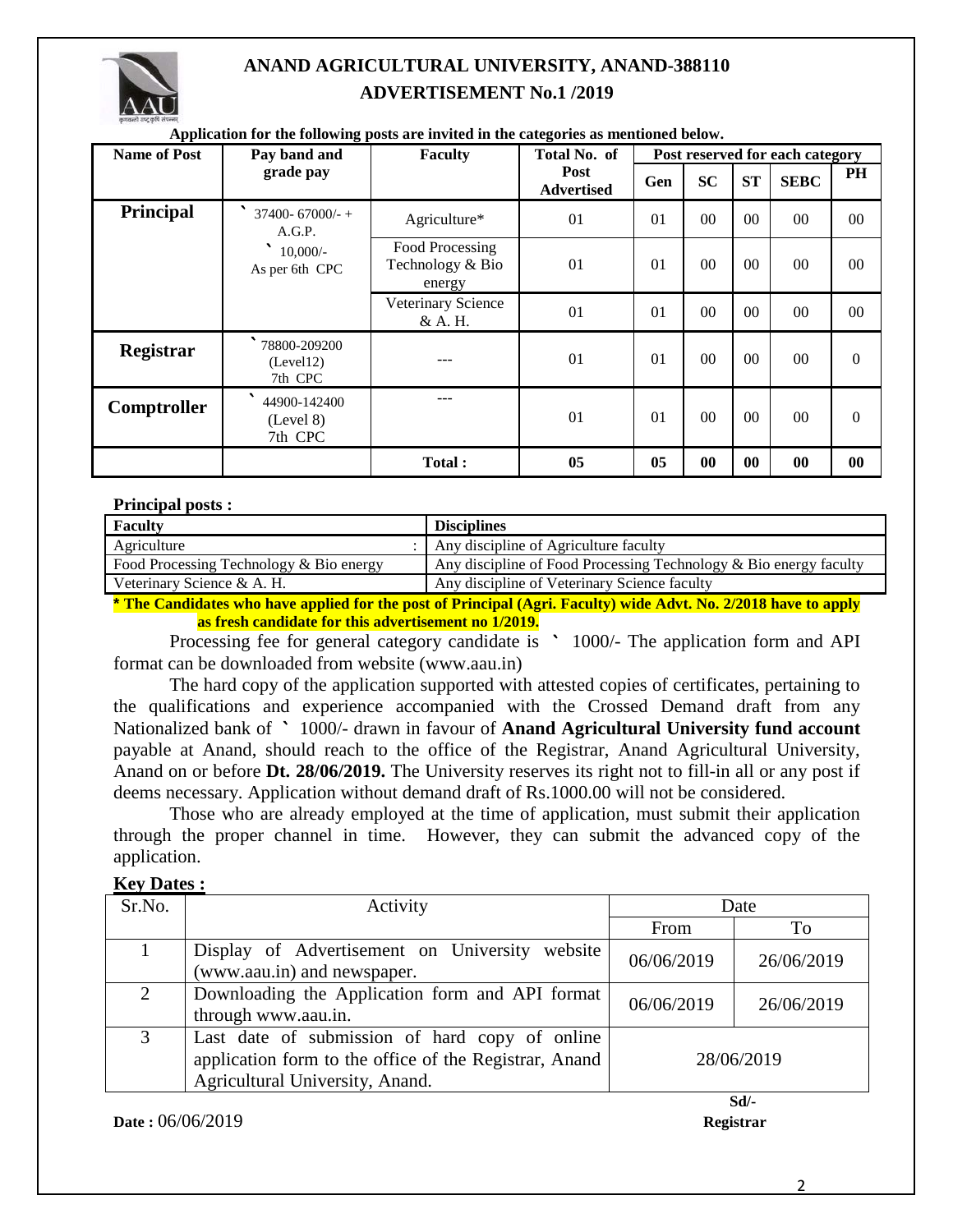# **Recruitment rules for the post of Principal**

**Faculty: Agriculture**

**Discipline: Any discipline of Agriculture Faculty**

- **Pay Band** : ` 37400-67000 with AGP of ` 10,000(As per 6th CPC)
- **Prescribed Qualifications:**

# **Essential :**

- i. A Master's Degree with atleast 55% marks (or an equivalent grade in a point scale wherever grading system is followed) in concerned / relevant discipline by a recognised University.
- ii. A Ph.D. Degree in concerned / relevant discipline(s) in the institution concerned with evidence of published work and research guidance.
- iii. Associate Professor/Professor with a total experience of fifteen years of teaching/research/extension/administration in Universities, Colleges and other institutions of higher education of which not less than 3 years experience shall be as professor or its equivalent.
- iv. A minimum score as stipulated in the Academic Performance Indicator (API) based on ICAR regulation/UGC's regulation on minimum qualifications for appointment of teachers and other academic staff in universities and colleges and measures for the maintenance of standards in higher education-2010.

# **Desirable :**

Good knowledge of the educational system prevalent at the National and International level and familiarity with modern concept of organisation and co-ordination of Teaching, Research and Extension Education activities.

• The candidate must possess the basic knowledge of Computer Application equivalent to Course on Computer Concepts of Department of electronic accreditation of computer course (DOEACC) society or of the level as may be determined by the State Government from time to time.

### **AGE : Below 55 years**

Age relaxable in suitable cases of the employees of the Gujarat Agricultural Universities.

### **Relaxation in qualifications:**

- **1.** For the purpose of eligibility and for assessing good academic record during direct recruitment, a relaxation of 5% at the graduate and master 's level for the Scheduled Caste / Scheduled Tribe / Differently-abled (Physically and visually differently-abled) categories of the candidates.
- **2.** The eligibility marks of 55% marks (or an equivalent grade in a point scale wherever grading system is followed) and the relaxation of 5% to the categories mentioned above are permissible, based on only the qualifying marks excluding grace marks if any.
- **3.** A relaxation of 5% may be provided, from 55% to 50% of the marks to the Ph.D. Degree holders, who have obtained their Master 's Degree prior to 19 September, 1991.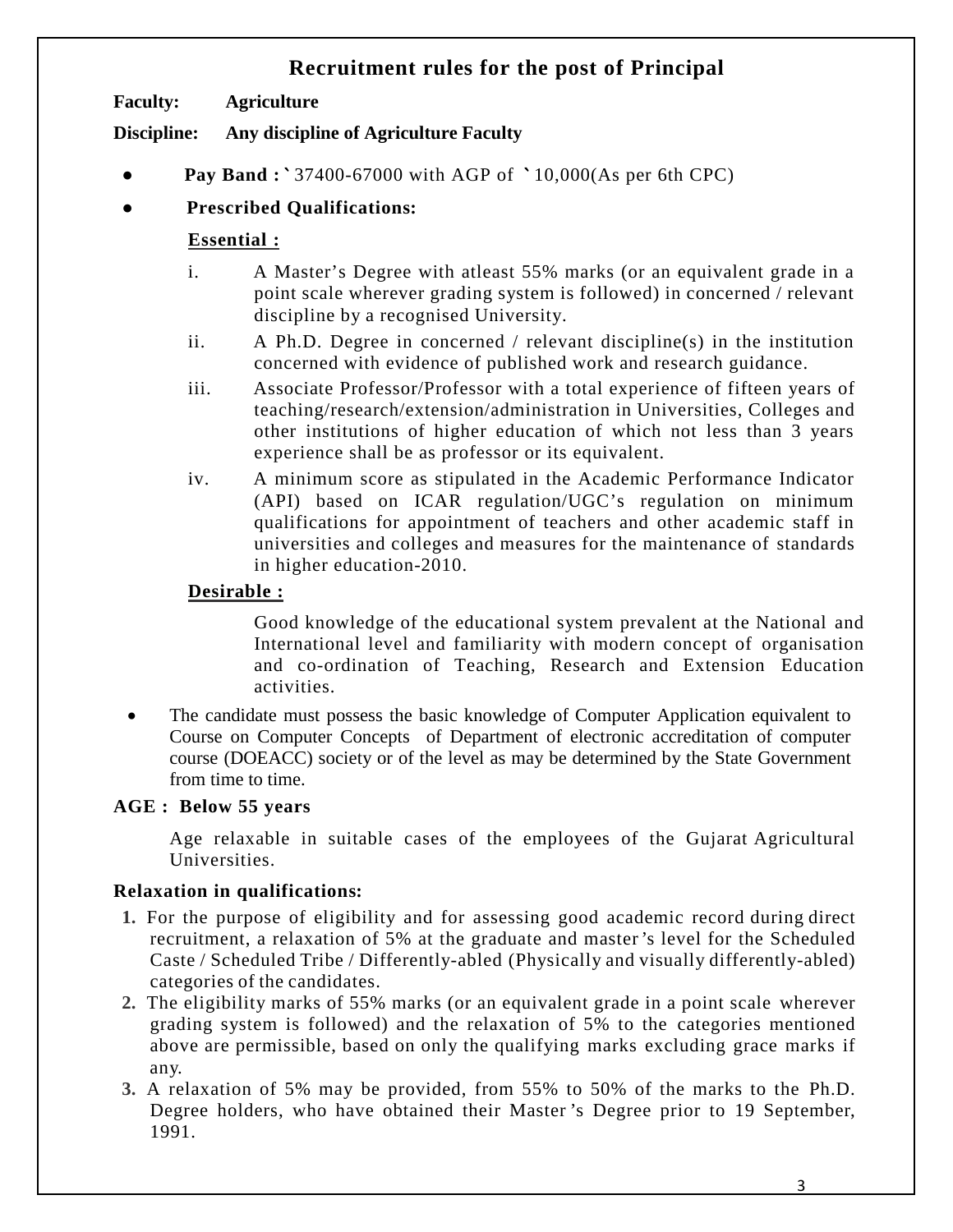#### **Recruitment rules for the post of Principal**

**Faculty:** Food Processing Technology & Bio energy

**Discipline: Any discipline of Food Processing Technology & Bio energy Faculty**

● **Pay Band :** ` 37400-67000 with AGP of ` 10,000(As per 6th CPC)

# ● **Prescribed Qualifications:**

# **Essential :**

- i. A Master's Degree with atleast 55% marks (or an equivalent grade in a point scale wherever grading system is followed) in concerned / relevant discipline by a recognised University.
- ii. A Ph.D. Degree in concerned / relevant discipline(s) in the institution concerned with evidence of published work and research guidance.
- iii. Associate Professor/Professor with a total experience of fifteen years of teaching/research/administration in Universities, Colleges and other institutions of higher education of which not less than 3 years experience shall be as professor or its equivalent.
- iv. A minimum score as stipulated in the Academic Performance Indicator (API) based on ICAR regulation/UGC's regulation on minimum qualifications for appointment of teachers and other academic staff in universities and colleges and measures for the maintenance of standards in higher education-2010.

#### **Desirable :**

Good knowledge of the educational system prevalent at the National and International level and familiarity with modern concept of organisation and coordination of Teaching,Research and Extension Education activities.

The candidate must possess the basic knowledge of Computer Application equivalent to Course on Computer Concepts of Department of electronic accreditation of computer course (DOEACC) society or of the level as may be determined by the State Government from time to time.

### **AGE : Below 55 years**

Age relaxable in suitable cases of the employees of the Gujarat Agricultural Universities.

# **Relaxation in qualifications:**

- **1.** For the purpose of eligibility and for assessing good academic record during direct recruitment, a relaxation of 5% at the graduate and master 's level for the Scheduled Caste / Scheduled Tribe / Differently-abled (Physically and visually differentlyabled) categories of the candidates.
- **2.** The eligibility marks of 55% marks (or an equivalent grade in a point scale wherever grading system is followed) and the relaxation of 5% to the categories mentioned above are permissible, based on only the qualifying marks excluding grace marks if any.
- **3.** A relaxation of 5% may be provided, from 55% to 50% of the marks to the Ph.D. Degree holders, who have obtained their Master 's Degree prior to 19 September, 1991.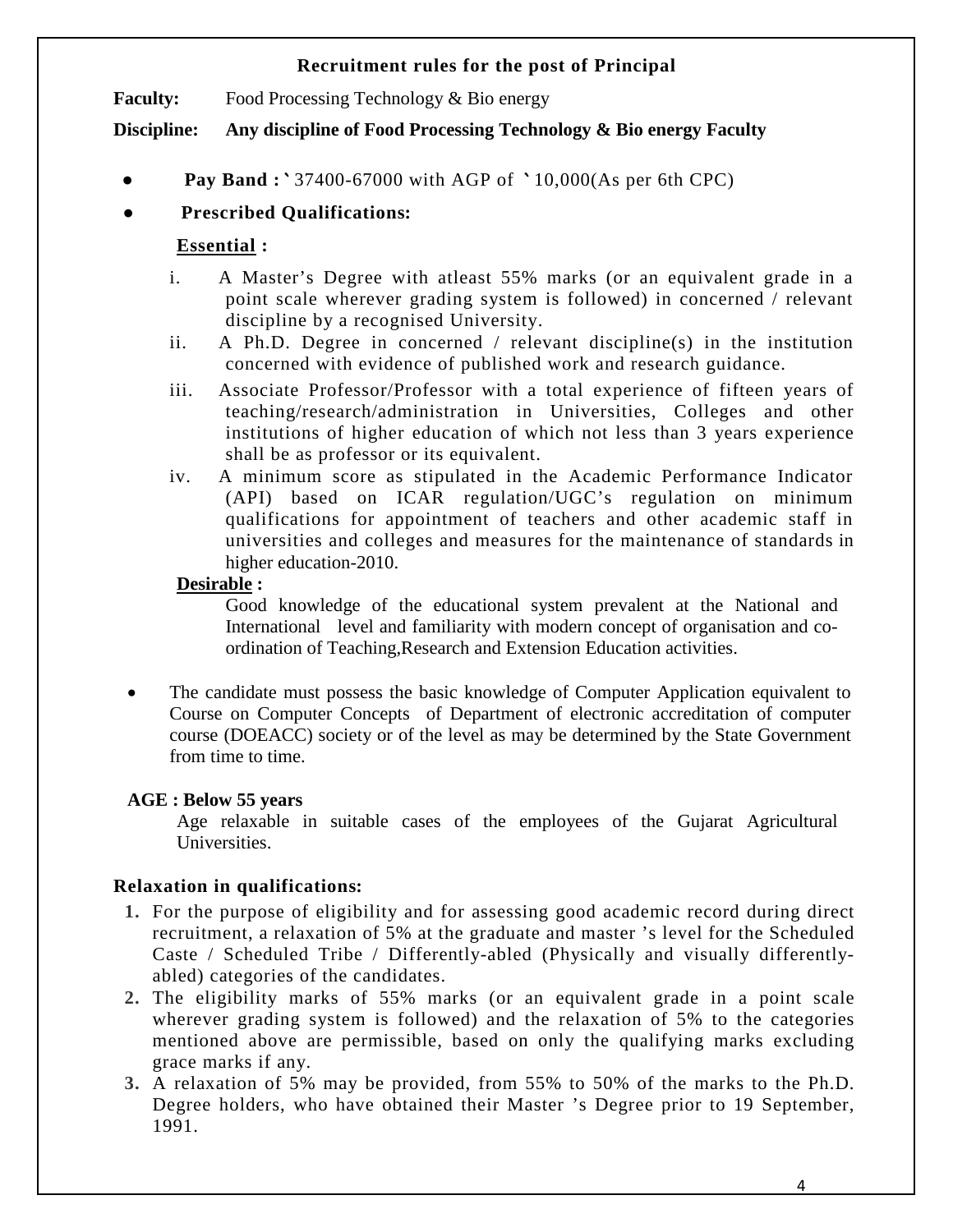#### **Recruitment rules for the post of Principal**

**Faculty: Veterinary Science & A. H.** 

**Discipline: Any discipline of Veterinary Science & A. H. Faculty**

● **Pay Band :** ` 37400-67000 with AGP of ` 10,000 **(As per 6th CPC**)

# ● **Prescribed Qualifications:**

#### **Essential :**

- i. A Master's Degree with atleast 55% marks (or an equivalent grade in a point scale wherever grading system is followed) in concerned / relevant discipline by a recognised University.
- ii. A Ph.D. Degree in concerned / relevant discipline(s) in the institution concerned with evidence of published work and research guidance.
- iii. Associate Professor/Professor with a total experience of fifteen years of teaching/research/administration in Universities, Colleges and other institutions of higher education of which not less than 3 years experience shall be as professor or its equivalent.
- iv. A minimum score as stipulated in the Academic Performance Indicator (API) based on ICAR regulation/UGC's regulation on minimum qualifications for appointment of teachers and other academic staff in universities and colleges and measures for the maintenance of standards in higher education-2010.
- v. The candidate should be the member of State Veterinary Council and Veterinary Council of India.

### **Desirable :**

Good knowledge of the educational system prevalent at the National and International level and familiarity with modern concept of organisation and coordination of Teaching, Research and Extension Education activities.

• The candidate must possess the basic knowledge of Computer Application equivalent to Course on Computer Concepts of Department of electronic accreditation of computer course (DOEACC) society or of the level as may be determined by the State Government from time to time.

### **AGE : Below 55 years**

Age relaxable in suitable cases of the employees of the Gujarat Agricultural Universities.

### **Relaxation in qualifications:**

- **1.** For the purpose of eligibility and for assessing good academic record during direct recruitment, a relaxation of 5% at the graduate and master 's level for the Scheduled Caste / Scheduled Tribe / Differently-abled (Physically and visually differently-abled) categories of the candidates.
- **2.** The eligibility marks of 55% marks (or an equivalent grade in a point scale wherever grading system is followed) and the relaxation of 5% to the categories mentioned above are permissible, based on only the qualifying marks excluding grace marks if any.
- **3.** A relaxation of 5% may be provided, from 55% to 50% of the marks to the Ph.D. Degree holders, who have obtained their Master 's Degree prior to 19 September, 1991.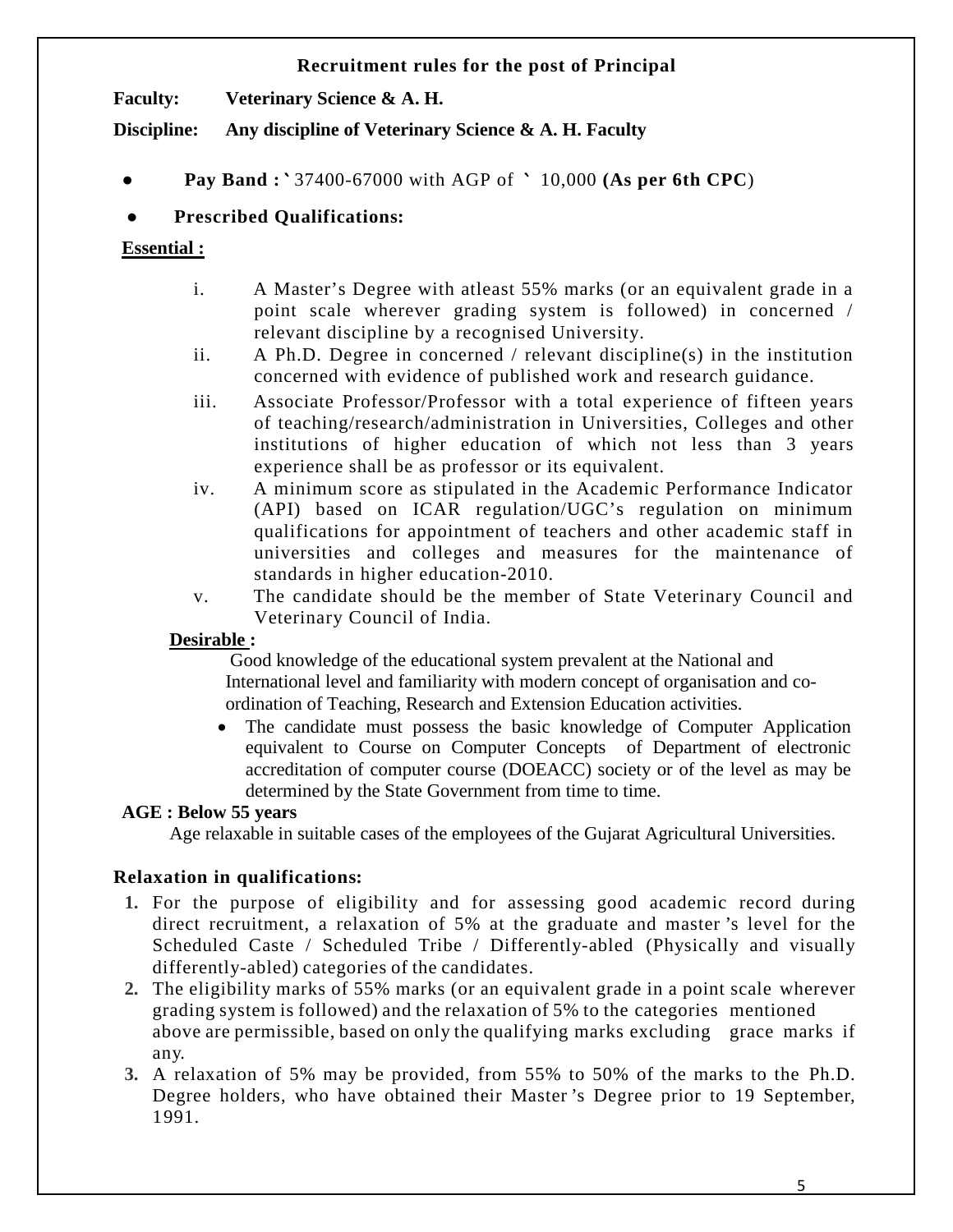# **Recruitment Rules for the post of**

# **REGISTRAR**

#### **Pay Band** ` **78800-209200 (As per 7th CPC- Level 12)**

The post of Registrar shall be in the Pay Band and Grade pay as approved by Government from time to time.

If the existing teachers of Anand Agricultural University, Anand are interested to work as a Registrar, he/she can also apply.

In view of above, if a teacher is appointed as Registrar, he/she will be allowed to continue to maintain his/her entitled Pay band and Grade pay and will be entitled to keep the lien in teacher's cadre.

#### **Prescribed Qualifications:**

- **1** A Master degree with atleast 55% of the marks OR its equivalent grade of B in the U.G.C. 7.0 point scale.
- **2** A Ph.D. in Agricultural sciences or equivalent qualifications
- **3** At least 15 years of experience as an Assistant Professor in the AGP of ` 7,000 and above OR with 8 years of service in AGP of ` 8,000 and above including as Associate Professor along with experience in educational and/ or administrative.

#### **OR**

Comparable experience in research/ establishment and / or other institutions of higher education.

#### **OR**

15 years of administrative experience, of which 8 years as shall be as Deputy Registrar.

#### **OR**

An officer holding equivalent post not below the rank of Joint Director of Agriculture OR Gujarat Administrative Service (Senior Scale) cadre.

- The candidate appointed shall during his probation period be required to pass the qualifying examination for Computer Knowledge in accordance with the Gujarat Civil Services Computer Competency Training and Examination Rules, 2006 as amended from time to time.
- **AGE:** A candidate shall not be more than 55 years of age. Upper age limit may be relaxed in favour of a candidate who is already an employee in Agricultural Universities of Gujarat.